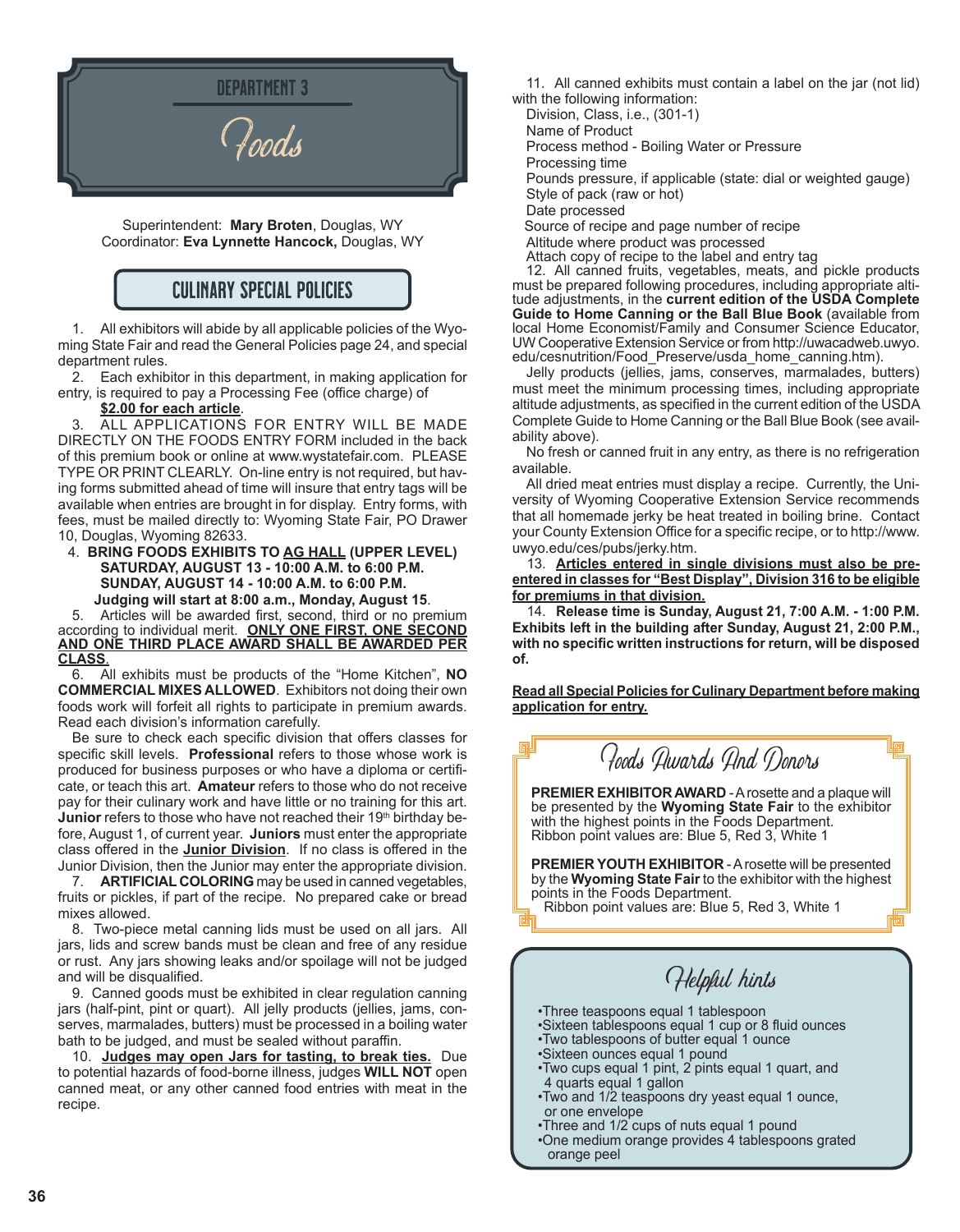## KING ARTHUR baking

Youth Baking

Contest

**Enter your best "Cupcakes" on Saturday, August 20, 2022 In Place By 1:00 P.M.** *JUDGING 2:00 P.M. AT UPPER AG HALL*





Calling all Youth Bakers this one's for you! King Arthur Baking invites you to compete in the new and exciting "Baking" Contest. We are searching for the best "Cupcake"!

#### Entry Requirements:

1. Youth contestants (exhibitors who have not reached their 18th birthday before August 1, of current year) enter three (3) Cupcake using King Arthur Flour product.

2. Recipes must be typed or clearly written and submitted with entry form. Include name, address and telephone number on recipe. One submission per family for contest is allowed.

3. Exhibitor must bring the opened bag of King Arthur Flour or submit a UPC label from the flour bag used when submitting entry to qualify.

4. Judging will be based upon taste appeal (50 points), overall appearance and creativity (25 points), and texture (25 points).

5. Present three (3) Cupcakes on a disposable plate for judging.

6. Failure to follow the rules may result in disqualification.

*Recipes become the property of Wyoming State Fair.*

#### **BEST CUPCAKE CONTEST**

**CLASS** YOUTH.........................................................................001

Prizes:

**1st place: \$40 gift certificate to the Baker's Catalogue/ kingarthurbaking.com** 

**2nd place: \$25 gift certificate to the Baker's Catalogue/ kingarthurbaking.com**

**3rd place: King Arthur Baking Tote Bag**

Bread DIVISION 301

**1st**-\$7; **2nd**-\$5; **3rd**-\$3

Place exhibits in "plastic bags" to prevent drying out. In order that competition be fair to all exhibitors, loaves of bread must be baked in STANDARD SIZE baking pans approximately 9 1/4" x 5 1/4" x 2 3/4" unless otherwise specified.

**Judging Criteria:** Flavor and aroma; even texture; moisture; tenderness; lightness, size, shape; Color: crust - characteristic for ingredients used; inside - free from streaks.

#### **YEAST BREAD**

Recipe may be attached to entry if needed, due to varied ingredients.

#### **Class**

- 1 White, 1/3 loaf, end cut<br>2 Whole Wheat, 1/3 loaf,
- 2 Whole Wheat, 1/3 loaf, end cut<br>3 Rye (can be baked in round par
- Rye (can be baked in round pan) 1/3 loaf, end cut, if loaf
- 4 Raisin, 1/3 loaf, end cut
- 5 Any Other Yeast Bread (not identified above), end cut, if loaf. Specify kind of bread.<br>6 Coffee Ring or Loaf. 1/3 ring
- Coffee Ring or Loaf, 1/3 ring/loaf, end cut, if loaf

#### **YEAST ROLLS**

#### **Class**

- 7 White Yeast Rolls (3), typical roll form<br>8 Whole Wheat Rolls (3), typical roll form
- 8 Whole Wheat Rolls (3), typical roll form<br>9 Any Other Roll Not Listed. (3)
- Any Other Roll Not Listed, (3)
- 10 Cinnamon Rolls (3)
- 11 Raised Doughnuts (3)

#### **BREAD MACHINES**

## **Class**

- 12 White, 1/3 loaf, end cut<br>13 Any other than white. (w Any other than white, (whole, graham, or cracked wheat), 1/3 loaf, end cut
- 14 Holiday bread, contains fruit and/or nuts, 1/3 loaf, end cut

#### **QUICK BREAD**

Any size loaf pan Recipe may be attached if needed, due to varied ingredients.

- **Class**
- 15 Banana Bread, 1/3 loaf, end cut<br>16 Carrot Bread, 1/3 loaf, end cut
- 16 Carrot Bread, 1/3 loaf, end cut<br>17 Date Bread, 1/3 loaf, end cut
- Date Bread, 1/3 loaf, end cut
- 18 Nut Bread, 1/3 loaf, end cut
- 19 Pumpkin Bread, 1/3 loaf, end cut<br>20 Squash Bread, 1/3 loaf, end cut
- 20 Squash Bread, 1/3 loaf, end cut<br>21 Any other Quick Bread, 1/3 loaf.
- 21 Any other Quick Bread, 1/3 loaf, end cut preferred<br>22 Gingerbread, 1/3 loaf, end cut, 9" x 9" pan
- 22 Gingerbread,  $1/3$  loaf, end cut,  $9" \times 9"$  pan 23 Muffins. (3), remove papers to exhibit
- 23 Muffins, (3), remove papers to exhibit<br>24 Corn Bread, 1/3 loaf, end cut
- 24 Corn Bread, 1/3 loaf, end cut<br>25 Biscuit (3)
- Biscuit, (3)

Wel<sup>c</sup>om<sup>e</sup>

# Culinary/foods exhibitors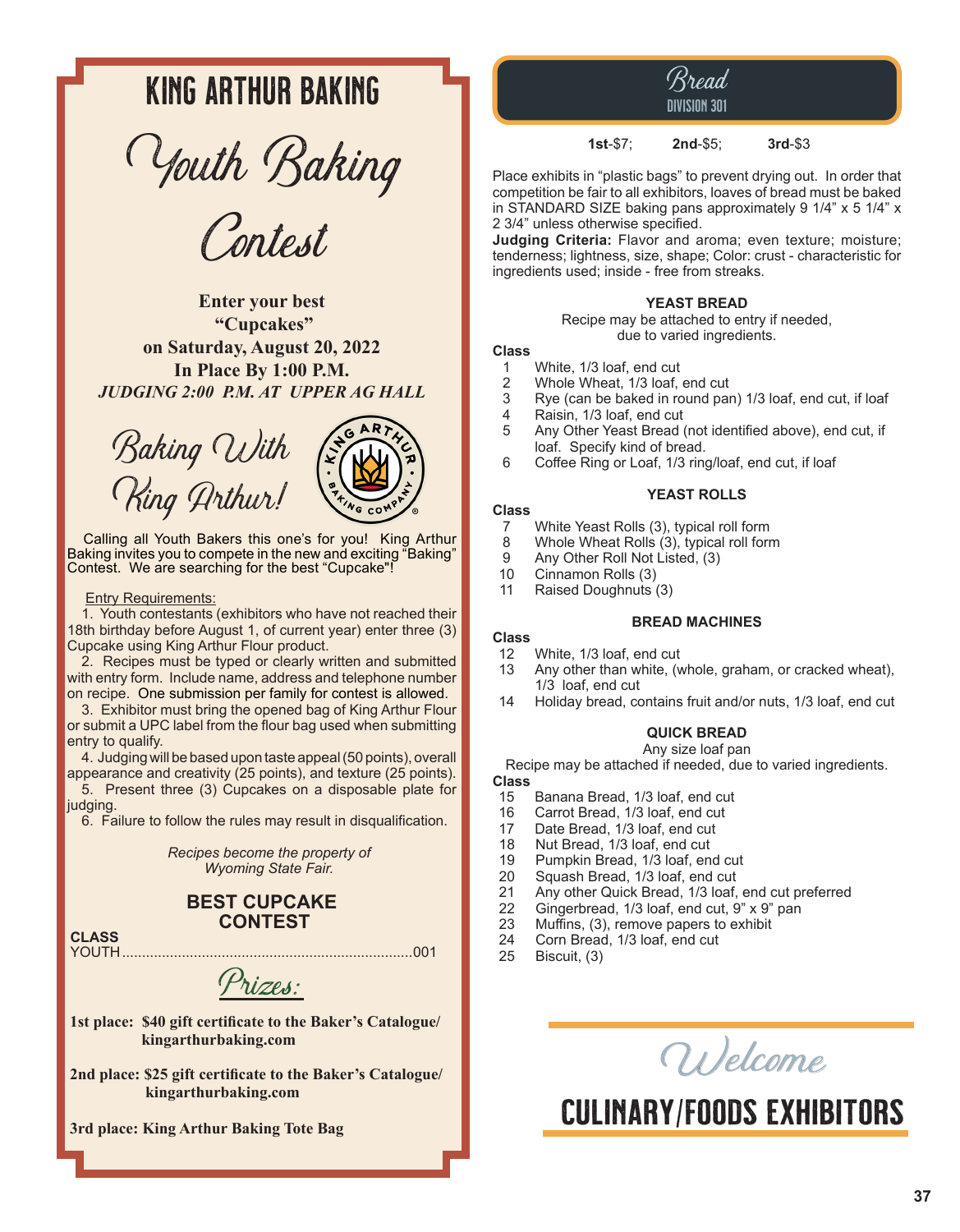

#### **1st**-\$7; **2nd**-\$5; **3rd**-\$3

Wrap exhibit in clear plastic food wrap to prevent drying out. Put cakes on covered cardboard about 1 inch larger than cake - no glass plates. **No professionals in this division - amateurs only. Judging Criteria:** Flavor, aroma, shape, volume, surface, texture, grain, color. **NOTE:** There are two classes for entries, one for typical and one for gluten free.

|                                                     | <b>CLASSES</b>             |
|-----------------------------------------------------|----------------------------|
|                                                     | <b>Typical Gluten Free</b> |
|                                                     |                            |
| Yellow Sponge Cake (not iced), 1/3 cake 002 017     |                            |
|                                                     |                            |
| Layer Cake, white (iced), 1/3 cake  004  019        |                            |
| Layer Cake, yellow (iced), 1/3 cake 005 020         |                            |
| Layer Cake, devil's food (iced), 1/3 cake 006 021   |                            |
| Layer Cake, chocolate (iced), 1/3 cake  007  022    |                            |
| German Chocolate Layer Cake (iced),                 |                            |
|                                                     |                            |
| Sheetcake, chocolate (not iced),                    |                            |
|                                                     |                            |
| Sheetcake, white (not iced),                        |                            |
|                                                     |                            |
| Sheetcake, yellow (not iced),                       |                            |
|                                                     |                            |
| Loaf Cake, spice (iced), 1/3 cake, end cut  012 027 |                            |
| Loaf Cake, applesauce (iced),                       |                            |
|                                                     |                            |
|                                                     |                            |
|                                                     |                            |
|                                                     |                            |



Cake, decorated, any shape; cake dummy may be used. Icing and artistic skill only to be judged. This cake cannot be entered in any other class or special display.

**Professional** refers to those whose work is produced primarily for selling, or who have a diploma or certificate, or teach this art. **Amateur** refers to those who do not generally receive pay for their culinary work and have little or no training for this art. **Junior** refers to those who have not reached their 19th birthday before August 1, of current year.

|                     | <b>Professional Class</b> | 1st - $$15$ ; 2nd - $$10$ ; 3rd - $$5$ |  |
|---------------------|---------------------------|----------------------------------------|--|
|                     | 1 Wedding Cakes           |                                        |  |
|                     | 2 Any other type cakes    |                                        |  |
|                     | <b>Amateur Class</b>      | $1st - $10$ : $2nd - $6$ : $3rd - $4$  |  |
|                     | 3 Wedding Cakes           |                                        |  |
|                     | 4 Any other type cakes    |                                        |  |
| <b>Junior Class</b> |                           | $1st - $7: 2nd - $5: 3rd - $3$         |  |
|                     | 5 Any other type cakes    |                                        |  |
|                     | 6 Fair Themed cake        |                                        |  |



#### **1st** - \$7; **2nd** - \$5; **3rd** - \$3

Each exhibit to consist of 3 cookies, each cookie to be wrapped in clear plastic food wrap to prevent drying out.

**Judging Criteria:** Flavor, shape, size, color, texture, (characteristic of type of cookie; crisp, moist, etc.), grain. **NOTE:** There are two classes for entries, one for typical and one for gluten free.

|                                           | <b>CLASSES</b> |                            |  |
|-------------------------------------------|----------------|----------------------------|--|
|                                           |                | <b>Typical Gluten Free</b> |  |
|                                           |                |                            |  |
|                                           |                |                            |  |
|                                           |                |                            |  |
|                                           |                |                            |  |
| Chocolate Brownies or Fudge Squares005017 |                |                            |  |
|                                           |                |                            |  |
|                                           |                |                            |  |
|                                           |                |                            |  |
|                                           |                |                            |  |
|                                           |                |                            |  |
|                                           |                |                            |  |
|                                           |                |                            |  |
|                                           |                |                            |  |

### Wyoming State Pair Cookie Jar DIVISION 305

Container of assorted homemade cookies made from five (5) different kinds of batters and doughs. Container with lid may be of any material, ½ to 1-gallon capacity; decorated in any creative fashion. **Container size larger than 8" x 10" base and 12" tall will be disqualified**. Container must be filled with **a minimum of 2 dozen cookies** and should contain not less than 5 kinds. Each cookie should be individually wrapped in clear plastic. Bring one of each kind on paper plate, so that judge need not open the cookie container. Foods judge will judge **contents** of container only. Design and construction of the container will be a **people's choice selection**. Special attention should be paid to current State Fair theme when designing the cookie container. Cookies to be judged to be displayed on paper plate only.

#### **COOKIES - 1st-\$15; 2nd-\$10; 3rd-\$5**

#### **Class**

1 Director's Cookie Jar - **Cookies** - minimum 5 different kinds

**COOKIE JAR - 1st-\$15; 2nd-\$10; 3rd-\$5**

#### **Class**

2 Director's Cookie Jar - **Container** - filled with 5 kinds of cookies



(No Cream, Custard, Nut, or Pumpkin Pies) **1st** - \$7; **2nd** - \$5; **3rd** - \$3

Wrap exhibit in plastic bag to prevent drying out. Aluminum foil pie plates only, no glass containers. **Pie should be 4 inches in size (approx.)**, to prevent waste. **Judging Criteria: Crust:** Golden brown color; blistery surface; uniform, attractive edges; fits pan well. Cuts easily but holds shape. Flakes layered throughout crust; crisp eating. Pleasant bland flavor. **Filling:** well cooked, neither too dry nor too juicy; flavor characteristic of the kind; free from excessive sweetness or flavor of uncooked starch.

#### **Class**

- 
- 
- **Raisin**
- 1 Apple Pie 5 Fruit, other than listed<br>2 Cherry Pie 6 (no cream or custard
- 2 Cherry Pie (no cream or custard)<br>3 Berry, any kind 6 Unfilled pie shell
- 3 Berry, any kind 6 Unfilled pie shell<br>4 Raisin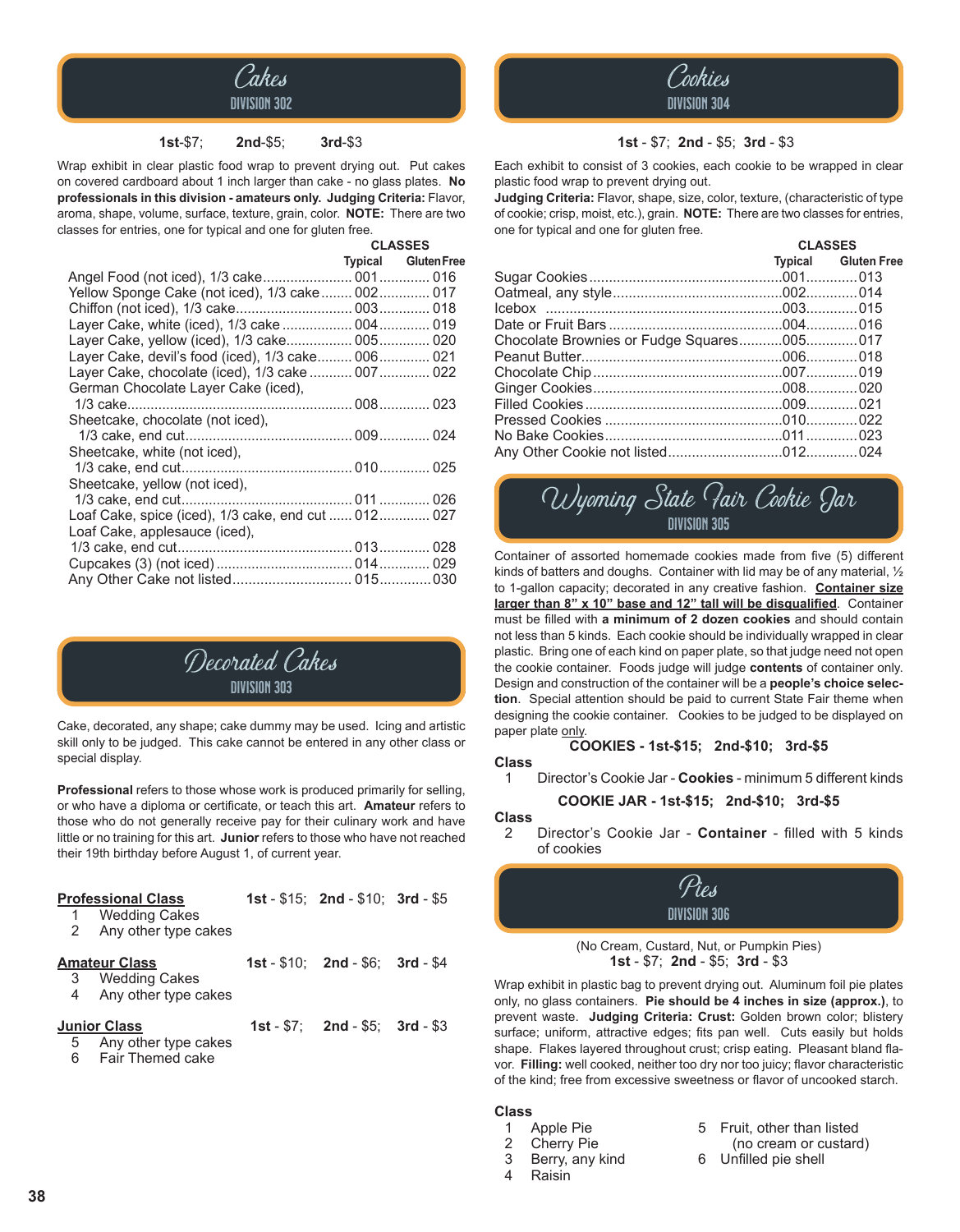

#### **1st** - \$7; **2nd** - \$5; **3rd** - \$3

Each exhibit to consist of 3 pieces of candy. Wrap each piece in plastic wrap to prevent drying out.

**Judging criteria:** Flavor, appearance, texture and consistency characteristic of type of candy.

#### **Class**

1 Fudge, chocolate

(no prepared mix or Million Dollar Recipe allowed)

- 2 Divinity<br>3 Nut Brit
- 3 Nut Brittle<br>4 Caramels
- 4 Caramels<br>5 Hard Cand
- 5 Hard Candy<br>6 Penuche or
- 6 Penuche or Brown Sugar<br>7 Mint wafers
- 7 Mint wafers<br>8 Dipped Can
- 8 Dipped Candies<br>9 Any other candy
- Any other candy



#### **1st** - \$7; **2nd** - \$5; **3rd** - \$3

**Judging Criteria:** Flavor, color, clearness, consistency (firm, yet tender and quivery). Use regulation jelly glasses or small canning jars. Indicate date processed on label. Must be product of the year August, 2021 to August, 2022. Label (see page 36, regulation 10). Please exhibit with canning rings.

#### **Class**

- 
- 
- 5 Conserves<br>7 Grape
- 7 Grape 8 Jalapeno
- Mixed Fruit 10<br>
Raspberry 12
- 
- 
- 15 Syrups (name on label) (name on label)
- 1 Apple 2 Chokecherry<br>3 Chutney 2 4 Crabapple 3 Chutney 4 Crabapple
	-
	-
	-
- 11 Raspberry 12 Red Buffalo Berry
- 13 Strawberry 14 Any other jelly not listed



#### **1st** - \$7; **2nd** - \$5; **3rd** - \$3

**Judging Criteria:** Flavor and color characteristic of fruit used. Consistency, size and shape of fruit pieces and distribution throughout mixture; character of liquid or juice. Label (see page 36, regulation 10). Indicate date canned on label. Must be product of the year August, 2021 to August, 2022. Please exhibit with canning rings.

#### **Class**

- 1 Cherry Preserves<br>2 Peach Preserves
- 2 Peach Preserves<br>3 Plum Preserves
- 3 Plum Preserves
- 4 Watermelon Preserves
- 5 Any other preserve not listed (name fruit)
- 6 Orange Marmalade
- 7 Any other marmalade not listed (name fruit)
- 8 Apple Butter<br>9 Plum Butter
- 9 Plum Butter<br>10 Apricot Jam
- Apricot Jam
- 11 Peach Jam
- 12 Plum Jam<br>13 Raspberry
- 13 Raspberry Jam<br>14 Strawberry Jam
- 14 Strawberry Jam<br>15 Mixed Fruit
- 15 Mixed Fruit<br>16 Any other J
- 16 Any other Jam or Butter not listed (name fruit)<br>17 Any other Jam or Butter (non-fruit)
- Any other Jam or Butter (non-fruit)



#### **1st** - \$7 **2nd** - \$5; **3rd** - \$3

**Judging Criteria:** Condition of vegetables; uniformity in size and shape; color; proportion of vegetables to liquid; clearness of liquid. Label (see page 36, regulation 10). Indicate date canned on label. Must be product of the year August, 2021 to August, 2022. Please exhibit with canning rings.

#### **Class**

- 1 Asparagus 9 Peppers<br>2 Beans, string 10 Soups
- 2 Beans, string 10 Soups
- 3 Beans, waxed 11 Tomatoes<br>4 Beets, cut or diced 12 Tomatoe sauce
- 4 Beets, cut or diced 12<br>5 Carrots 13
- 
- 
- 
- 5 Carrots 13 Mixed vegetables<br>6 Corn 14 Any other vegetab
- 6 Corn 14 Any other vegetable<br>7 Greens 14 recommended for 7 Greens recommended for<br>8 Peas canning by Ball Peas canning by Ball
- 



#### **1st** - \$7; **2nd** - \$5; **3rd** - \$3

**Judging Criteria:** Shape, color, and consistency of fruit; proportion of fruit to syrup. **Syrup:** density, neither watery nor too heavy; clearness. Must be product of the year of August, 2021 through August, 2022. Label requirements (see page 36, regulation 10). Indicate date canned on label. Please exhibit with canning rings.

#### **Class**

| 1 | Apples                 | 9  | Plums               |
|---|------------------------|----|---------------------|
| 2 | Applesauce             | 10 | Pears               |
| 3 | Apricots               | 11 | Raspberries         |
| 4 | Cherries, Bing         | 12 | Rhubarb             |
| 5 | Cherries, Sour         | 13 | <b>Strawberries</b> |
| 6 | <b>Assorted Fruits</b> | 14 | Juices/Necters      |
| 7 | Peaches                | 15 | Any other fruit not |
| 8 | Pineapple              |    | listed (name fruit) |
|   |                        |    |                     |

### Canned Meat DIVISION 312

#### **1st** - \$7; **2nd** - \$5; **3rd** - \$3

Indicate date canned on label. Must be year of August, 2021 through August, 2022. **Judging Criteria:** Appearance, size and uniformity of pieces; amount of liquid and fat. Label (see page 36, regulation 10). Please exhibit with canning rings.

#### **Class**

- 1 Beef 7 Mincemeat<br>2 Lamb 8 Wild Game
- 2 Lamb 8 Wild Game (deer,<br>3 Pork 8 elk. etc.) Label mu
- 
- 3 Pork elk, etc.) Label must have<br>4 Sausage dentification.
- 4 Sausage identification.<br>5 Chicken or Turkey 5 Chicken or Turkey<br>6 Fish
- **Fish**

**39**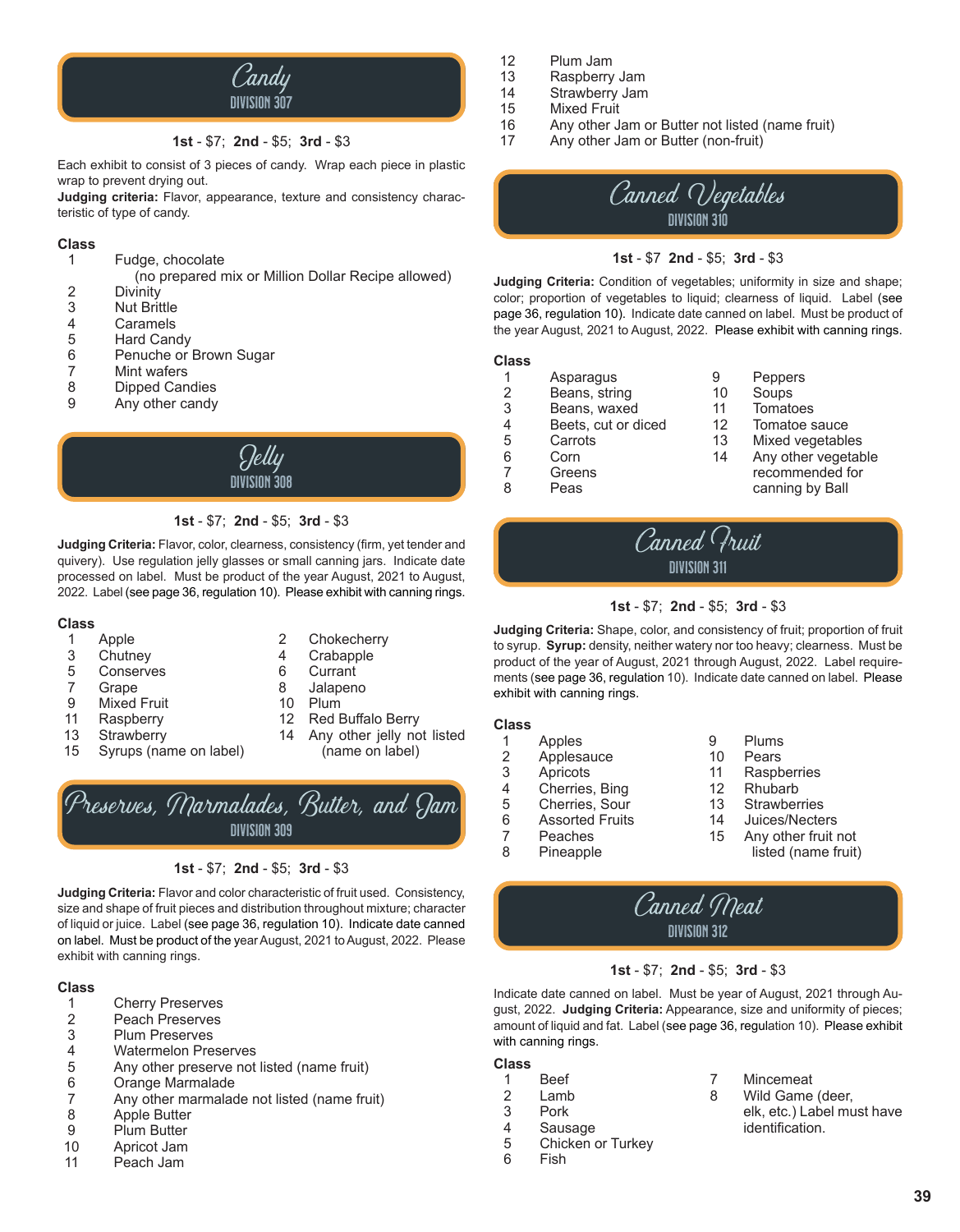### Pickles and Relishes division 313

#### **1st** - \$7; **2nd** - \$5; **3rd** - \$3

Indicate date canned on label. Must be product of the year August, 2021 through August, 2022. **Judging Criteria:** Flavor. Uniform in size, color, and shape; plump, not shrunken; clear liquid; pickled fruits - tender, unbroken skins; pickled cucumber - uniformly crisp and firm; no artificial coloring. Attractive economical pack of solids and liquid-full without crowding; liquid over top of food in jar, 1/2" headspace. Relish: mixture of evenly chopped vegetables, uniform in size, shape, color; clear liquid; color-bright and fairly clear, characteristic of kind. Label (see page 36, regulation 10). Please exhibit with canning rings.

#### **Please read eligibility requirements for Best of Category Pickled Food Award.**

### **Class**

- 
- 1 Cucumber, sweet (whole)<br>2 Cucumber, sour (whole) 2 Cucumber, sour (whole)<br>3 Cucumber, dill (whole or
- 3 Cucumber, dill (whole or quartered)<br>4 Cucumber, dill (Kosher)
- 4 Cucumber, dill (Kosher)<br>5 Cucumber, lime
- 5 Cucumber, lime<br>6 Mustard pickle
- 6 Mustard pickle
- 7 Bread and Butter Pickle<br>8 Beet pickle
- 8 Beet pickle<br>9 Onion pickle
- 9 Onion pickle<br>10 Green Tomat
- 10 Green Tomato pickle<br>11 Watermelon pickle (c
- 11 Watermelon pickle (cubed)<br>12 Sweet Relish
- **Sweet Relish**
- 
- 13 Piccalilli<br>14 Jalapeno
- 14 Jalapeno<br>15 Dipping S
- 15 Dipping Sauce<br>16 Any other pickle 16 Any other pickle not listed (name pickle on label)<br>17 Any other relish not listed (name ingredients on la
- 17 Any other relish not listed (name ingredients on label)<br>18 Salsa (must be processed according to USDA standards or v
- Salsa (must be processed according to USDA standards or will be disqualified. USDA Hot water bath procedure follows; do not deviate from procedure):

| Recommended process time for Chile Salsa in a boiling water<br>canner. |             |             |                                                          |                    |  |
|------------------------------------------------------------------------|-------------|-------------|----------------------------------------------------------|--------------------|--|
| Process Time at Altitudes of:                                          |             |             |                                                          |                    |  |
| Style<br>  of Pack                                                     | Jar<br>Size | 0-1,000 ft. | $\begin{array}{c} 1,001 \\ 6,000 \text{ ft} \end{array}$ | Above<br>6,000 ft. |  |
| l Hot<br><b>Pints</b>                                                  |             | 15 min.     | 20 min.                                                  | 25 min.            |  |



### Junior Division Culinary division 314

#### **1st** - \$7; **2nd** - \$5; **3rd** - \$3

Place exhibits in "plastic bags" to prevent drying out. In order that competition be fair to all exhibitors, loaves of bread must be baked in STANDARD SIZE baking pans approximately 9 1/4" x 5 1/4" x 2 3/4" unless otherwise specified. Aluminum foil pie plates only, no glass containers. **Pie should be 4 inches in size (approx.)**, to prevent waste

All cookies and candy must be wrapped individually, in clear plastic food wrap.

**Juniors: Ages 18 and Under; must not have reached their 19th birthday before August 1, of current year. Class**

- - 1 Yeast Bread, 1/3 loaf, end cut<br>2 Wheat Bread, 1/3 loaf, end cu
	- 2 Wheat Bread, 1/3 loaf, end cut<br>3 Quick Bread, 1/3 loaf, end cut
	- 3 Quick Bread, 1/3 loaf, end cut<br>4 Machine Bread, 1/3 loaf, end c
	- 4 Machine Bread, 1/3 loaf, end cut<br>5 Holiday Bread, any kind, 1/3 loaf,
	- 5 Holiday Bread, any kind, 1/3 loaf, end cut
	- 6 Yeast Rolls (3), typical roll form
	- 7 Cake iced, 1/3 cake (if sheet or loaf, enter end cut)
	- 8 Cupcakes (3), not iced<br>9 Muffins (3)
- 9 Muffins (3)<br>10 Drop cooki
- 10 Drop cookies (3)<br>11 Rolled cookies (3)
- 11 Rolled cookies (3)<br>12 Peanut Butter cool
- 12 Peanut Butter cookies (3)<br>13 Sugar cookies (3)
- 13 Sugar cookies (3)<br>14 Bar Cookies (not b
- 14 Bar Cookies (not Brownies) (3)<br>15 Brownies (3)
- 15 Brownies (3)<br>16 No Bake Coo
- 16 No Bake Cookies (3)<br>17 Any other cookie (3)
- 17 Any other cookie  $(3)$ <br>18 Jam (any kind)
- 18 Jam (any kind)<br>19 Jelly (any kind)
- 19 Jelly (any kind)<br>20 Candy, any king
- 20 Candy, any kind (3 pieces, wrapped)<br>21 Cucumber Pickles, any kind
- 21 Cucumber Pickles, any kind<br>22 Cooking with Honey, any item
- 22 Cooking with Honey, any item (must have recipe attached)<br>23 Any Other Item Any Other Item

**Juniors may enter open classes, but not both Junior and Open classes of the same kind of food, i.e. cookies division 304 and cookies division 314.**



**1st** - \$7; **2nd** - \$5; **3rd** - \$3

Recipe must be attached to entry. **Judging Criteria:** Flavor, general appearance, texture.

**Class**

- 1 Cookies (sweetening at least 50% Honey), 3 cookies
- Cakes (sweetening at least 50% Honey), 1/3 cake, (if loaf or sheet cake, enter end cut)
- 3 Cinnamon Rolls (sweetening at least 50% Honey), 3 rolls<br>4 Breads
- 4 Breads (sweetening 100% Honey), 1/3 loaf, end cut
- Quick Breads (sweetening, 100% Honey), 1/3 loaf, end cut<br>6 Jan
- 6 Jams and Jellies (sweetening, 100% Honey)
- 7 Canned Fruits (sweetening, 100% Honey)<br>8 Pies (sweetening, 100% Honey), use 4" pi
- 8 Pies (sweetening, 100% Honey), use 4" pie container
- 9 Fudge (10% Honey), 3 pieces wrapped in plastic wrap
- Caramels (50% Honey), 3 pieces wrapped in plastic wrap<br>11 Divini
- 11 Divinity (10% Honey), 3 pieces wrapped in plastic wrap
- Brittle, nut (20% Honey), 3 pieces wrapped in plastic wran
- 13 Any Other (50% Honey), 3 pieces wrapped in plastic wrap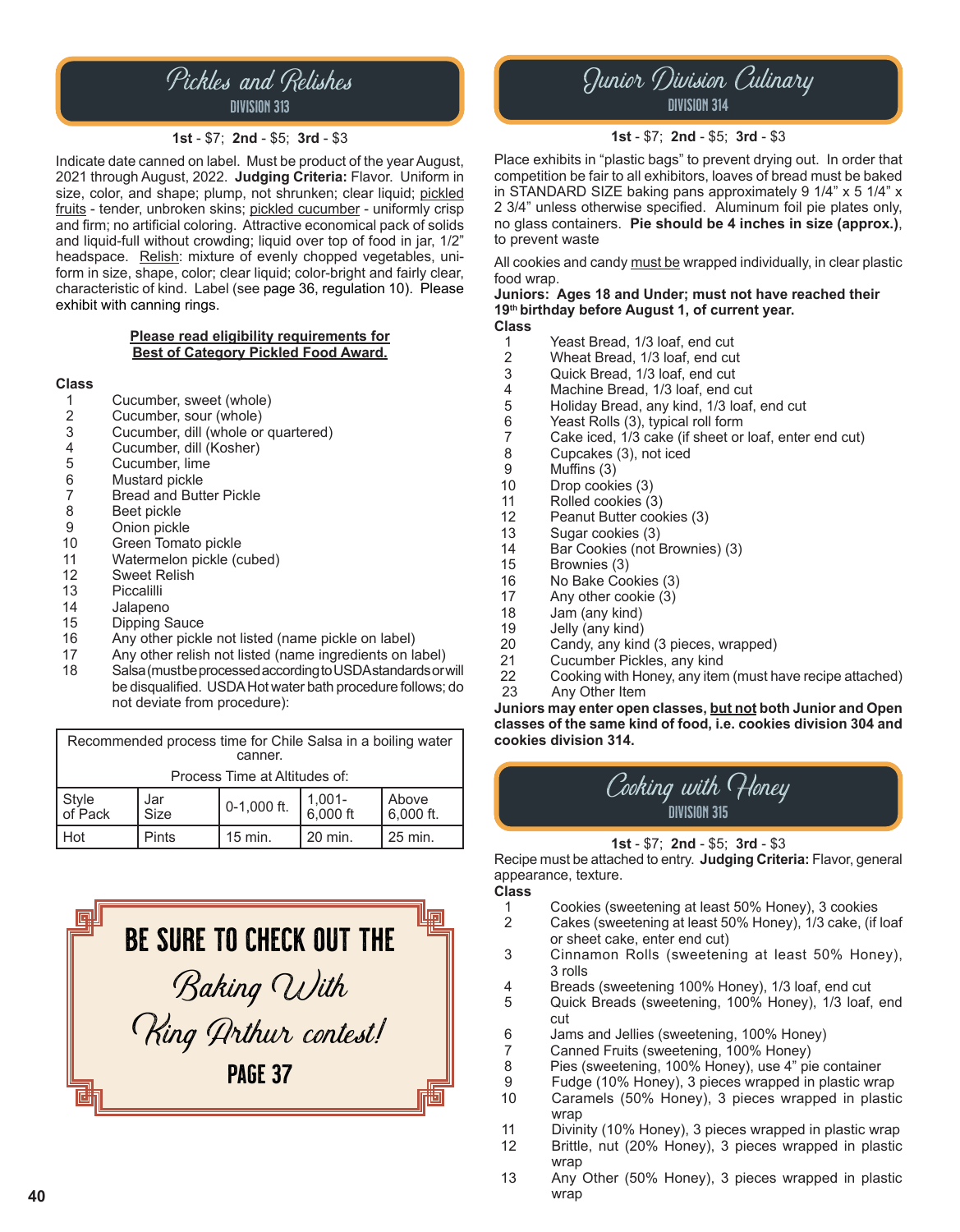

#### **1st Place; Rosette 1st** - \$10 **Pre-entry required**.

 All items in each class LISTED, must have been entered and judged in the proper division before, being judged as a display.

### **Class**

- 1 **Yeast Bread** 3 from Div. 301, Classes 1-6
- 2 **Rolls** 3 kinds from Div. 301, Classes 7-11
- 3 **Bread Machine** 3 from Div. 301, Classes 12-14
- 4 **Quick Bread** 3 from Div. 301, Classes 15-25
- 5 **Cakes** 3 from Div. 302, Classes 1-15; Must include 2 butter and one foam cake<br>6 **Gluten Free Cakes** - 3 fro
- 6 **Gluten Free Cakes** 3 from Div. 302, Classes 16-30; Must include 2 different kinds
- 7 **Cookies** 3 each of at least three different kinds from Div. 304, Classes 1-12
- 8 **Gluten Free Cookies** 3 each of at least three different kinds from Div. 304, Classes 13-24<br>**Pies** - 3 pies from Div. 306, Classes
- 9 **Pies** 3 pies from Div. 306, Classes 1-6
- 10 **Candy** 3 kinds from Div. 307, Classes 1-9
- 11 **Jelly 3 kinds from Div. 308, Classes 1-15**<br>12 **Preserves, Marmalades, Butter & Jam 3**
- Preserves, Marmalades, Butter & Jam 3 varieties from Div. 309, Classes 1-17<br>13 **Canned Vegetables - 3 var**
- 13 **Canned Vegetables** 3 varieties from Div. 310, Classes 1-14<br>**Canned Fruit**
- 14 **Canned Fruit** 3 varieties from Div. 311, Classes 1-15
- 15 **Canned Meat** 3 varieties from Div. 312, Classes 1-8
- Pickles & Relishes 1 relish and 2 pickles from Div. 313, Classes 1-18<br>**Cooking with Ho**
- 17 **Cooking with Honey** 3 kinds from Div. 315, Classes 1-13<br>18 **Drie**
- **Dried Foods** 3 kinds from Div. 317, Classes 1-16
- 19 **Overall Best Junior** Choose a variety of 3 entries from Div. 314, Classes 1-22 (not all cookies).
- 20 **Natural Honey** 3 kinds from Div. 319, Classes 1-6.



#### **1st** - \$7; **2nd** - \$5; **3rd** - \$3

**Judging Criteria:** Entries will be evaluated based on pliability, color, flavor, shape, texture, uniformity and overall appearance.

### **Class**

- 1 Strawberries (1/4 cup)<br>2 Apples (1/4 cup)
- Apples (1/4 cup)
- 3 Grapes (1/4 cup)
- 4 Bananas (1/4 cup)
- 5 Raspberries (1/4 cup)
- 6 Any other fruit (1/4 cup)
- 7 Onions (1/4 cup)<br>8 Mushrooms (1/4
- Mushrooms (1/4 cup)
- 9 Tomatoes (1/4/ cup)
- 10 Any other vegetable (1/4 cup)
- 11 Soup mix (1/2 cup)
- 12 Herbs (1/4 cup)
- 13 Meats (Jerky -must dispay a recipe) (6 pieces)
- 14 Fruit Leather (6 pieces)
- 15 Trail mix (1/4 cup)
- 16 Granola (1/4 cup)

### Edible Art Theme Award division 318

**Special Rosette 1st Place 1st** - \$8; **2nd** - \$7; **3rd** - \$5

#### **Class**

1 Edible Art

Be creative, use your imagination. Use food to create an edible art creation using the Wyoming State Fair. Must be 75% edible, some decorations, used as an accent, need not be edible. One entry per person.

### Natural Honey division 319

#### **1st** - \$7; **2nd** - \$5; **3rd** - \$3

Judging Criteria: Flavor, color

#### **Class**

- 1 Honey, Extracted Light, Three (3), 1 lb. pint jars
- 2 Honey, Extracted Amber, Three (3), 1 lb. pint jars
- 3 Honey, Extracted Dark Amber, Three (3), 1 lb. pint jars
- 4 Cut comb or chunk honey (wet or dry)<br>5 Comb honey packaged dry
- 5 Comb honey packaged dry<br>6 Creamed or spun honey
- 6 Creamed or spun honey



### \*\*\*\*YOUTH CONTEST\*\*\*\*

#### **Theme: "Wyoming State Fair!"**

#### **Rules:**

- 1. Open to youth 8 to 13 years old
- 2. Bring your own small card table (No chairs). Set your table up in the Ag Hall in the Culinary Department.<br>3. Decorations should be original.
- Decorations should be original.
- 4. Do not bring food or serving dishes.<br>5. You must submit a typed menu
- You must submit a typed menu for display with your table<br>6 Set th
- Set the table for two (2).
- 7. If you use fresh flowers, you must see that they stay nice during the entire exhibit days.
- 8. There will be one overall Champion.
- 9. Menu Judging criteria: chosen menu items variety in flavor, texture, color, size, shape, temperature, gen eral appeal.
- 10. Judged: Monday, Aug.15, starting at 8 A.M.  **Your table must be set up during the hours of 10 A.M. to 6 P.M., Saturday, August 13th or Sunday, August 15th.**

#### **Judging Criteria:**

| Creativitv             | 20% |  |
|------------------------|-----|--|
| Correctness in Setting | 20% |  |
| Originality            | 20% |  |
| Menu                   | 20% |  |
| <b>Extra Effort</b>    | 20% |  |

**Class**

01 Table Setting Contest

**Overall Champion....................................Rosette, \$25**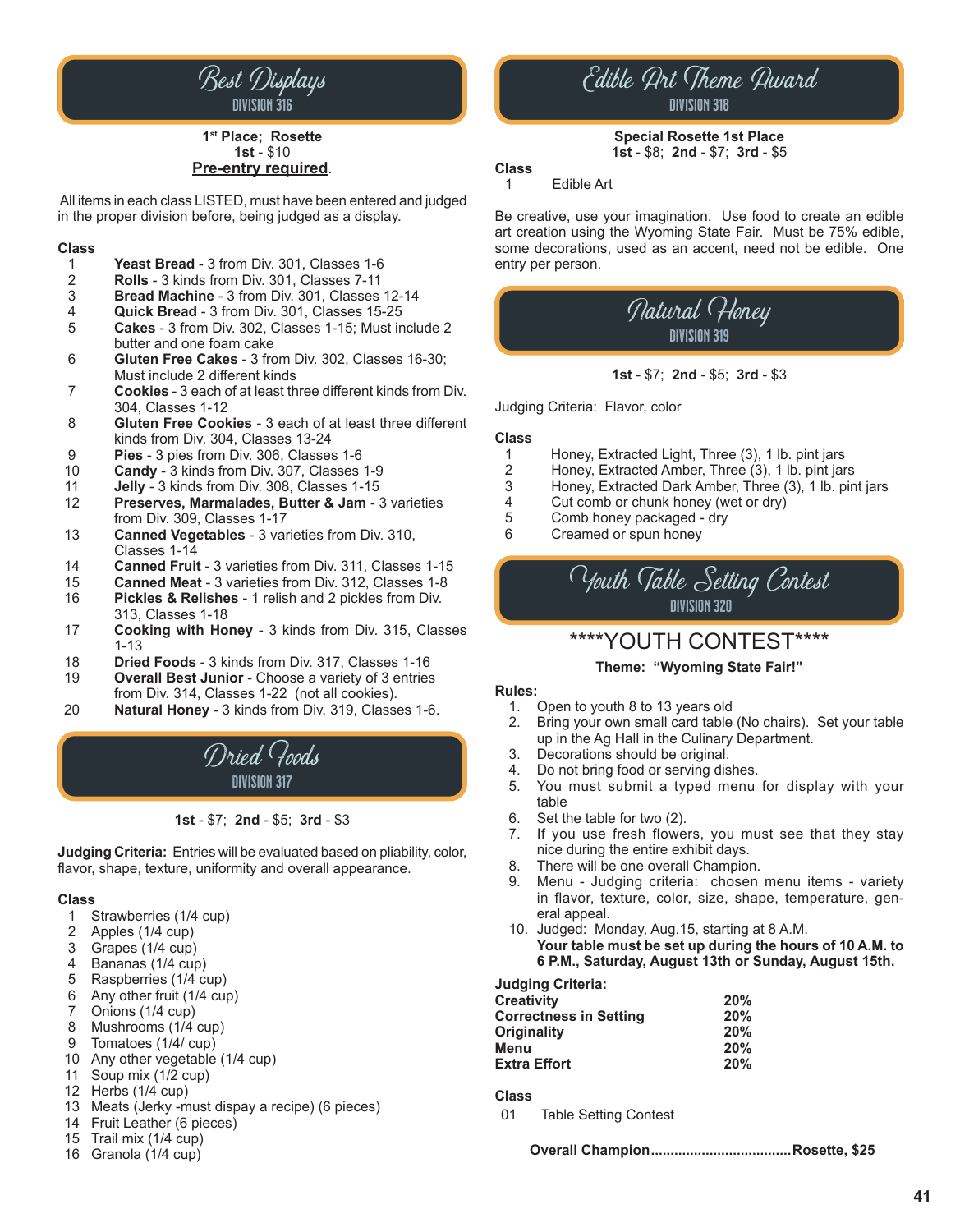| 2022 Wyoming State Pair<br>FOODS<br><b>ENTRY FORM</b>                                                                                                                                                                                                                                                           |                                                                                                                                                                                                                                                                                                                       |                                                                       |              |                                                                                                                                                                                                                                                                                                                                 |                                                                                                     |  |  |  |
|-----------------------------------------------------------------------------------------------------------------------------------------------------------------------------------------------------------------------------------------------------------------------------------------------------------------|-----------------------------------------------------------------------------------------------------------------------------------------------------------------------------------------------------------------------------------------------------------------------------------------------------------------------|-----------------------------------------------------------------------|--------------|---------------------------------------------------------------------------------------------------------------------------------------------------------------------------------------------------------------------------------------------------------------------------------------------------------------------------------|-----------------------------------------------------------------------------------------------------|--|--|--|
|                                                                                                                                                                                                                                                                                                                 | <b>MAIL ENTRY TO</b><br><b>Wyoming State Fair</b><br>P.O. Drawer 10<br>Douglas, WY 82633<br>Phone: 307-358-2398                                                                                                                                                                                                       |                                                                       |              | (This form may be duplicated.)<br><b>Each Department has their own entry form</b><br>Use each <b>separate</b> entry form for each Department.                                                                                                                                                                                   | Exhibitor I.D. #                                                                                    |  |  |  |
|                                                                                                                                                                                                                                                                                                                 | Entries Due August 13th or 14th, 2022: 10 A.M. - 6 P.M.<br>Please read carefully the Policies and Procedures governing entry in each Department BEFORE filling out the entry form for the<br>Department. Processing fees for each Department are to be paid separately.                                               |                                                                       |              |                                                                                                                                                                                                                                                                                                                                 |                                                                                                     |  |  |  |
|                                                                                                                                                                                                                                                                                                                 |                                                                                                                                                                                                                                                                                                                       |                                                                       |              | <b>EXHIBITOR INFORMATION</b>                                                                                                                                                                                                                                                                                                    |                                                                                                     |  |  |  |
|                                                                                                                                                                                                                                                                                                                 |                                                                                                                                                                                                                                                                                                                       |                                                                       |              | Please accept the entries described below, subject to the policies and regulations<br>as published in the Official Competitive Events Guide for the Wyoming State<br>Fair. I agree to abide by those policies, and I declare all statements made in<br>connection with these entries to be correct to the best of my knowledge. |                                                                                                     |  |  |  |
|                                                                                                                                                                                                                                                                                                                 |                                                                                                                                                                                                                                                                                                                       |                                                                       |              | Signature                                                                                                                                                                                                                                                                                                                       | Date                                                                                                |  |  |  |
|                                                                                                                                                                                                                                                                                                                 |                                                                                                                                                                                                                                                                                                                       |                                                                       |              | irth<br>(Required if Junior or Senior Citizen)                                                                                                                                                                                                                                                                                  | Age ______                                                                                          |  |  |  |
|                                                                                                                                                                                                                                                                                                                 | Each exhibitor is required to pay a separate Processing Fee (office<br>charge) for the items entered in each Department according to this<br>schedule. Please count only the articles from this Department in<br>calculating the processing fee for this Department.<br><b>DEPARTMENT FEES</b><br><b>TOTAL NUMBER</b> |                                                                       |              |                                                                                                                                                                                                                                                                                                                                 |                                                                                                     |  |  |  |
| Processing Fee:<br>\$2/each entry<br><b>OF ENTRIES</b><br>l \$<br><b>TOTAL FEE REMITTANCE</b><br>Use each separate department entry form.<br>Make checks payable to: Wyoming State Fair<br>(REMINDER: Exhibitor issued checks which are returned for any reason will be assessed a \$30.00 returned check fee.) |                                                                                                                                                                                                                                                                                                                       |                                                                       |              |                                                                                                                                                                                                                                                                                                                                 |                                                                                                     |  |  |  |
| Item                                                                                                                                                                                                                                                                                                            | Computer Item #<br>(Office Use Only)                                                                                                                                                                                                                                                                                  | <b>Class Code</b><br>Example: 1 - 103 - 7<br><b>Division</b><br>Dept. | <b>Class</b> |                                                                                                                                                                                                                                                                                                                                 | <b>Description</b> (Use exact wording from Premium Book)<br>USE REVERSE SIDE FOR ADDITIONAL ENTRIES |  |  |  |
| $\mathbf{1}$                                                                                                                                                                                                                                                                                                    |                                                                                                                                                                                                                                                                                                                       |                                                                       |              |                                                                                                                                                                                                                                                                                                                                 |                                                                                                     |  |  |  |
| 2                                                                                                                                                                                                                                                                                                               |                                                                                                                                                                                                                                                                                                                       |                                                                       |              |                                                                                                                                                                                                                                                                                                                                 |                                                                                                     |  |  |  |
| 3                                                                                                                                                                                                                                                                                                               |                                                                                                                                                                                                                                                                                                                       |                                                                       |              |                                                                                                                                                                                                                                                                                                                                 |                                                                                                     |  |  |  |
| 4                                                                                                                                                                                                                                                                                                               |                                                                                                                                                                                                                                                                                                                       |                                                                       |              |                                                                                                                                                                                                                                                                                                                                 |                                                                                                     |  |  |  |
| 5                                                                                                                                                                                                                                                                                                               |                                                                                                                                                                                                                                                                                                                       |                                                                       |              |                                                                                                                                                                                                                                                                                                                                 |                                                                                                     |  |  |  |
| 6                                                                                                                                                                                                                                                                                                               |                                                                                                                                                                                                                                                                                                                       |                                                                       |              |                                                                                                                                                                                                                                                                                                                                 |                                                                                                     |  |  |  |
| $\overline{7}$                                                                                                                                                                                                                                                                                                  |                                                                                                                                                                                                                                                                                                                       |                                                                       |              |                                                                                                                                                                                                                                                                                                                                 |                                                                                                     |  |  |  |
| 8                                                                                                                                                                                                                                                                                                               |                                                                                                                                                                                                                                                                                                                       |                                                                       |              |                                                                                                                                                                                                                                                                                                                                 |                                                                                                     |  |  |  |
| 9                                                                                                                                                                                                                                                                                                               |                                                                                                                                                                                                                                                                                                                       |                                                                       |              |                                                                                                                                                                                                                                                                                                                                 |                                                                                                     |  |  |  |